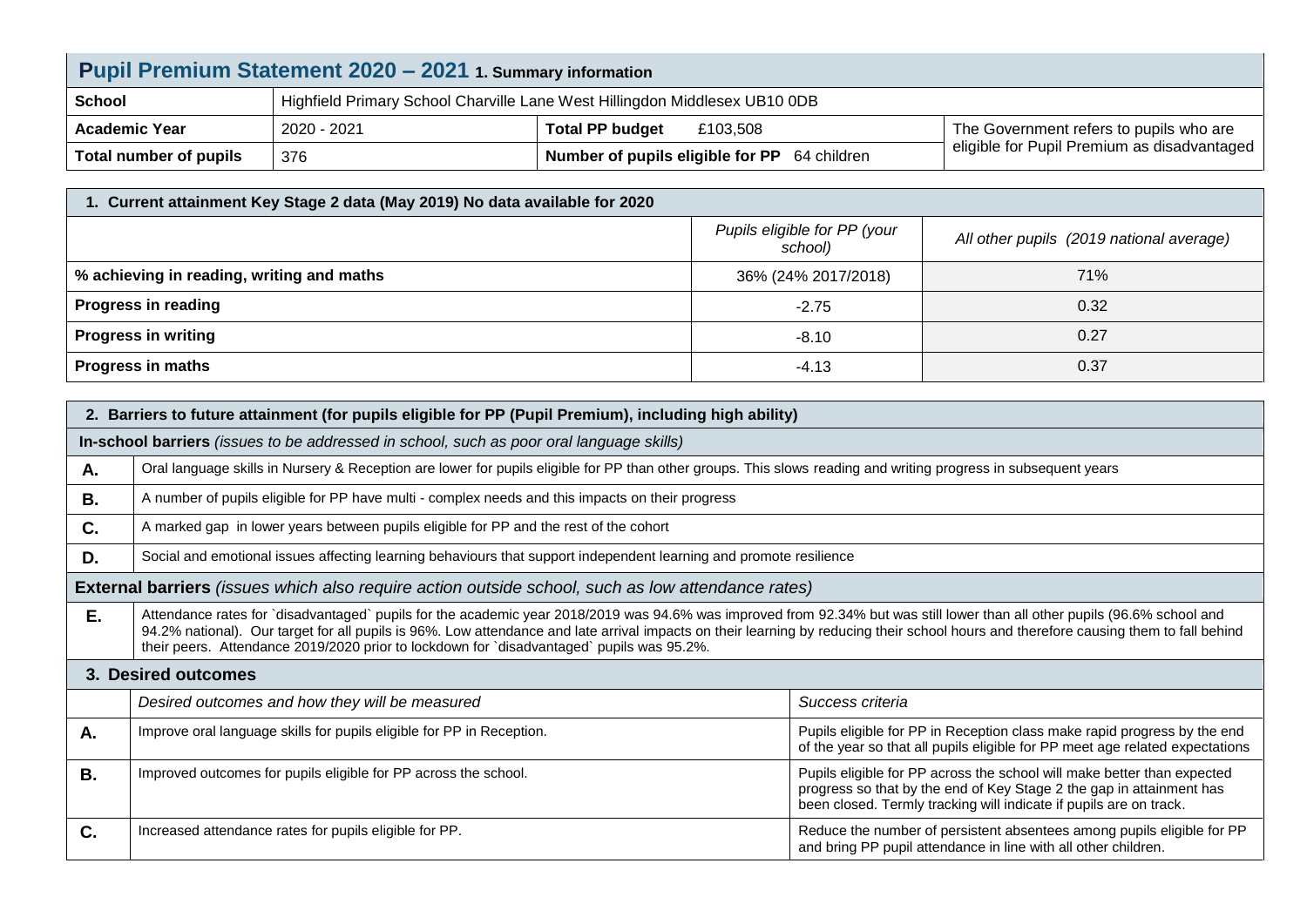| 4. Planned expenditure                                                                                    |                                                                                                                                                                                                                                        |                                                                                                                                                                                                                                                                                 |                                                                                                                                                                                                                                                                                  |                   |                                            |
|-----------------------------------------------------------------------------------------------------------|----------------------------------------------------------------------------------------------------------------------------------------------------------------------------------------------------------------------------------------|---------------------------------------------------------------------------------------------------------------------------------------------------------------------------------------------------------------------------------------------------------------------------------|----------------------------------------------------------------------------------------------------------------------------------------------------------------------------------------------------------------------------------------------------------------------------------|-------------------|--------------------------------------------|
| Academic year                                                                                             | 2020 /2021                                                                                                                                                                                                                             |                                                                                                                                                                                                                                                                                 |                                                                                                                                                                                                                                                                                  |                   |                                            |
| and support whole school strategies.                                                                      |                                                                                                                                                                                                                                        | The three headings below enable schools to demonstrate how they are using the pupil premium to improve classroom pedagogy, provide targeted support                                                                                                                             |                                                                                                                                                                                                                                                                                  |                   |                                            |
| i. Quality of teaching for all                                                                            |                                                                                                                                                                                                                                        |                                                                                                                                                                                                                                                                                 |                                                                                                                                                                                                                                                                                  |                   |                                            |
| <b>Desired outcome</b>                                                                                    | Chosen action /<br>approach                                                                                                                                                                                                            | What is the evidence and rationale<br>for this choice?                                                                                                                                                                                                                          | How will you ensure it is<br>implemented well?                                                                                                                                                                                                                                   | <b>Staff lead</b> | When will you<br>review<br>implementation? |
| A & B<br>Improved oral language<br>skills in Reception and<br>writing skills across the<br>school         | Ongoing staff training on<br>high quality feedback<br>Refresher of the focused<br>programme of Phonics<br>/SPaG training for both<br>teachers & TAs<br>Specialist teachers to<br>teach Grammar to KS2<br>once a week                   | External evidence indicates high quality<br>feedback is an effective way to improve<br>attainment and is an approach we can<br>embed across the school<br>Training tailored to individual school and<br>pupil needs more effective in raising<br>standards than generic courses | Use INSET days to deliver training<br>One hour of Pupil Conferencing<br>allocated to each teacher per week -<br>teacher to provide feedback<br>Pupil progress and attainment will be<br>monitored through book monitoring,<br>lesson observations and half termly<br>assessments | Deputy Head       | Termly                                     |
| <b>Total budgeted cost</b>                                                                                |                                                                                                                                                                                                                                        |                                                                                                                                                                                                                                                                                 |                                                                                                                                                                                                                                                                                  |                   | £19,000                                    |
| ii. Targeted support                                                                                      |                                                                                                                                                                                                                                        |                                                                                                                                                                                                                                                                                 |                                                                                                                                                                                                                                                                                  |                   |                                            |
| <b>Desired outcome</b>                                                                                    | <b>Chosen</b><br>action/approach                                                                                                                                                                                                       | What is the evidence and rationale<br>for this choice?                                                                                                                                                                                                                          | How will you ensure it is<br>implemented well?                                                                                                                                                                                                                                   | <b>Staff lead</b> | When will you<br>review<br>implementation? |
| A - Improved oral<br>language skills in<br>Reception<br>B Improved outcomes for<br>pupils eligible for PP | Language Link intervention<br>Smaller focused teaching<br>of phonics<br>Specialist small group<br>teaching of English &<br>Maths<br>Y6 Booster classes in<br><b>English and Maths</b><br>Nurture Groups & pupil<br>well - being groups | School data indicates impact of this<br>approach<br>Children are identified any teaching focuses<br>on closing any gaps<br>To support the social, emotional &<br>communication needs and self-esteem of<br>disadvantaged pupils                                                 | Termly monitoring of pupil progress to<br>measure impact and effectiveness of<br>interventions<br>Termly reviews with pupils, parents<br>and staff to evaluate impact                                                                                                            | <b>SENDCo</b>     | Termly                                     |